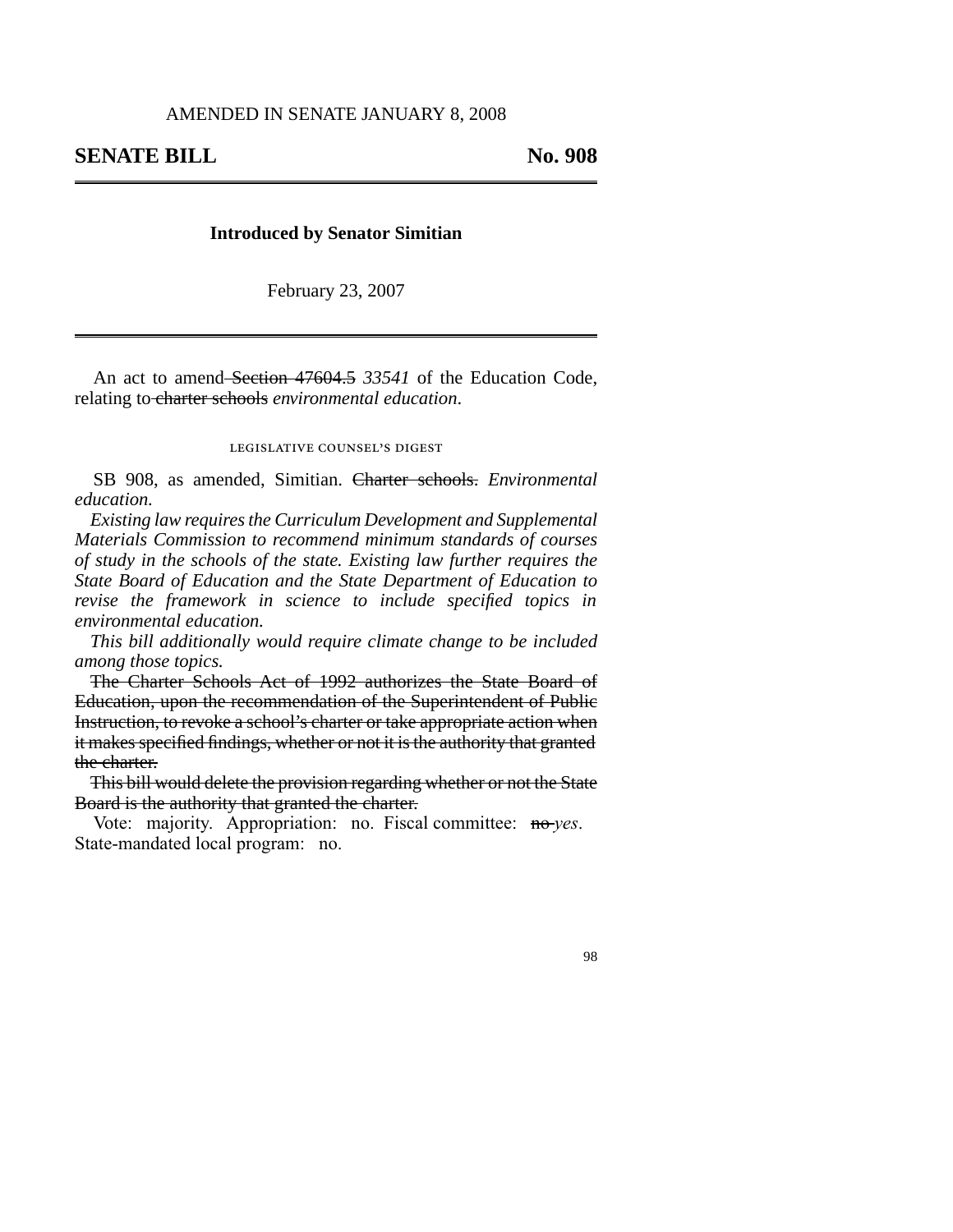*The people of the State of California do enact as follows:*

1 2 *SECTION 1. Section 33541 of the Education Code is amended to read:*

3 33541. (a) The State Board of Education *state board* and the

4 department shall revise, as necessary, the framework in science to

5 include the necessary elements to teach environmental education,

6 including, but not limited to, all of the following topics:

- 7 (1) Integrated waste management.
- 8 (2) Energy conservation.
- 9 (3) Water conservation and pollution prevention.
- 10 (4) Air resources.
- 11 (5) Integrated pest management.
- 12 (6) Toxic materials.
- 13 (7) Wildlife conservation and forestry.
- 14 *(8) Climate change.*

15 16 17 18 19 20 (b) The Office of Education and the Environment of the California Integrated Waste Management Board, established pursuant to Part 4 *1* (commencing with Section 71300 *40000*) of Division 34 *30* of the Public Resources Code, shall provide the State Board *state board* of Education and the department with available environmental information and materials to aid in

21 implementing subdivision (a).

22 23 24 25 (c) Any recommended revisions in reference to the course requirements in science shall not be implemented until the commencement of the appropriate curriculum framework adoption cycle subsequent to the revision.

- 26 27 SECTION 1. Section 47604.5 of the Education Code is amended to read:
- 28 47604.5. Upon the recommendation of the Superintendent,

29 the State Board may revoke a school's charter or take other

30 appropriate action when the State Board finds any of the following:

31 32 (a) Gross financial mismanagement that jeopardizes the financial stability of the charter school.

33 (b) Illegal or substantially improper use of charter school funds

- 34 for the personal benefit of any officer, director, or fiduciary of the
- 35 charter school.

98